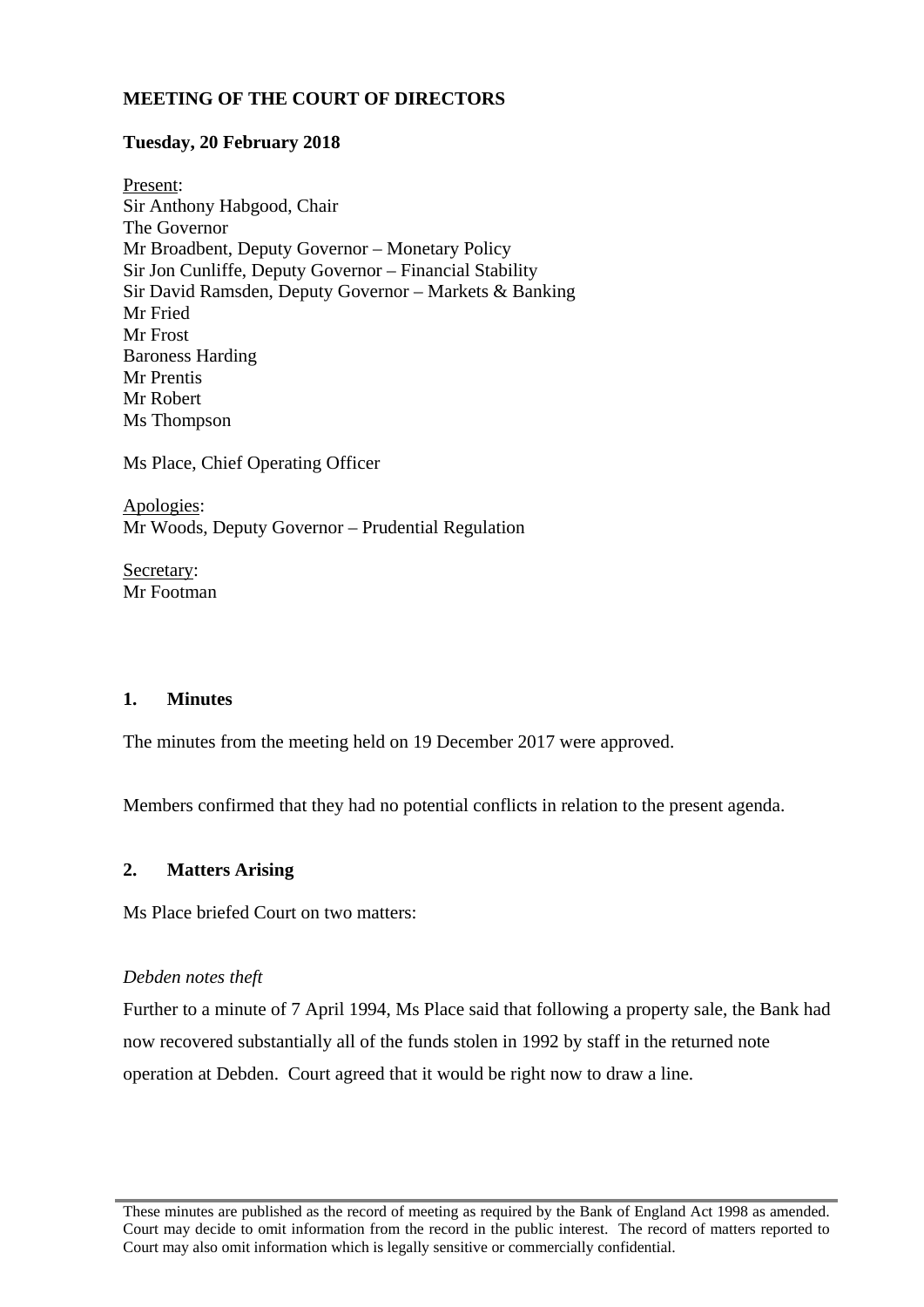# *Network Incident*

As already reported to ARCo, a serious network incident had affected the Bank for two business days in late January, affecting a number of key systems. The root cause had been a bug in a software release.

# **3. Reports from Court Committees**

# **(a) ARCo Update**

Mr Fried said that a number of the issues on the Court agenda had previously been discussed in ARCo, including the network outage, the Bank's income and capital framework, and the preparations for the GDPR. In addition the Committee had discussed the Bank's approach to its tax obligations, which would be brought to Court in April. The Committee had been clear that the stated risk tolerance should be very low. There had been an interim impairment review of the Bank's counterparty exposures as at December 2017, including those of the TFS and FLS, and taking account of IFRS9, which had identified no requirement for provisions. The Committee had undertaken a series of "deep dives" into area risks, including markets, banking, and international benchmarks; these were being circulated to all Court members.

Mr Prentis commented that for those members of Court who were not members of ARCo it was particularly valuable to have visibility to the risk logs and accompanying papers.

#### **(b) RemCo Update**

Baroness Harding said that the Committee had agreed a pay increase of 1% for the Governors, and was proposing for Court's approval the same increase for external members of the three policy committees. Court had previously agreed by written procedure the Committee's proposals for Executive Directors, and agreed the proposals for the policy committees. It was noted that the Governor had again declined the proposed pay increase.

# **4. External Policy Committees**  (John Footman)

Mr Footman summarised recent appointments and re-appointments to the policy committees, and presented updated conflict tables.

These minutes are published as the record of meeting as required by the Bank of England Act 1998 as amended. Court may decide to omit information from the record in the public interest. The record of matters reported to Court may also omit information which is legally sensitive or commercially confidential.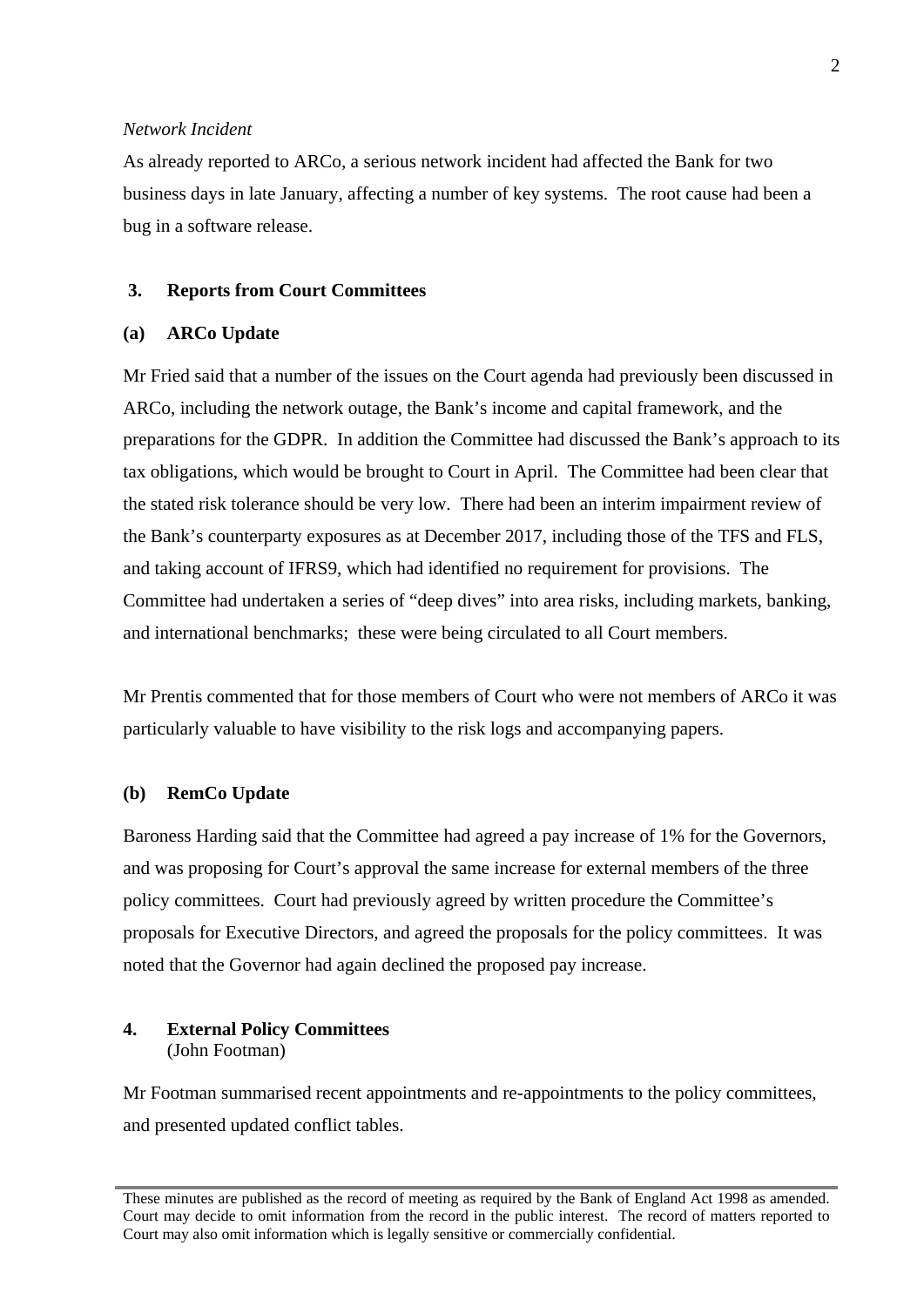Court approved a Conflict of Interest Code for the new SONIA Advisory Committee.

## **5. Annual Communications Report**  (Gareth Ramsay)

Mr Ramsay set out the Bank's immediate communication priorities. These were to create clear targeted material in simple language, and to make better use of channels, including social media, to ensure it reached a wide public. This would require working with colleagues across the Bank, as had happened with the "layered" presentation of the November *Inflation Report.* Other major publications would follow, notably the Financial Stability Report. As well as focusing heavily on social media, the Bank was finding other means of engaging directly with audiences it had previously found hard to reach, through the flagship seminars and the Town Hall meetings around the country. New educational resources had been launched, with positive responses from teachers, and Bank staff had been keen to present at the 200 school visits planned for 2018.

Alongside this proactive work, the press office continued to react to day-to-day challenges.

## **6. Court Effectiveness Review**  (Lucy Chennells)

Ms Chennells said that the annual survey, which reflected responses to questionnaires sent to all Court members and personal interviews with each member, suggested that Court was seen to be working well: meetings were seen as well run and effective, the Committees were highly rated, especially ARCo, and the practice of including all policy committee members in the post-Court lunch was very productive. Some members felt that more time should be made for longer-term strategic discussions; and although progress had been made, some Court papers could be more concise. Members acknowledged the importance to two particular issues for attention in 2018 – the changing membership of Court with the departure of Tim Frost and the Chair, and review of the governance of risk management within the Bank.

Mr Fried, as Senior Independent Director, said that his separate review of the Chair's performance had been similarly positive.

These minutes are published as the record of meeting as required by the Bank of England Act 1998 as amended. Court may decide to omit information from the record in the public interest. The record of matters reported to Court may also omit information which is legally sensitive or commercially confidential.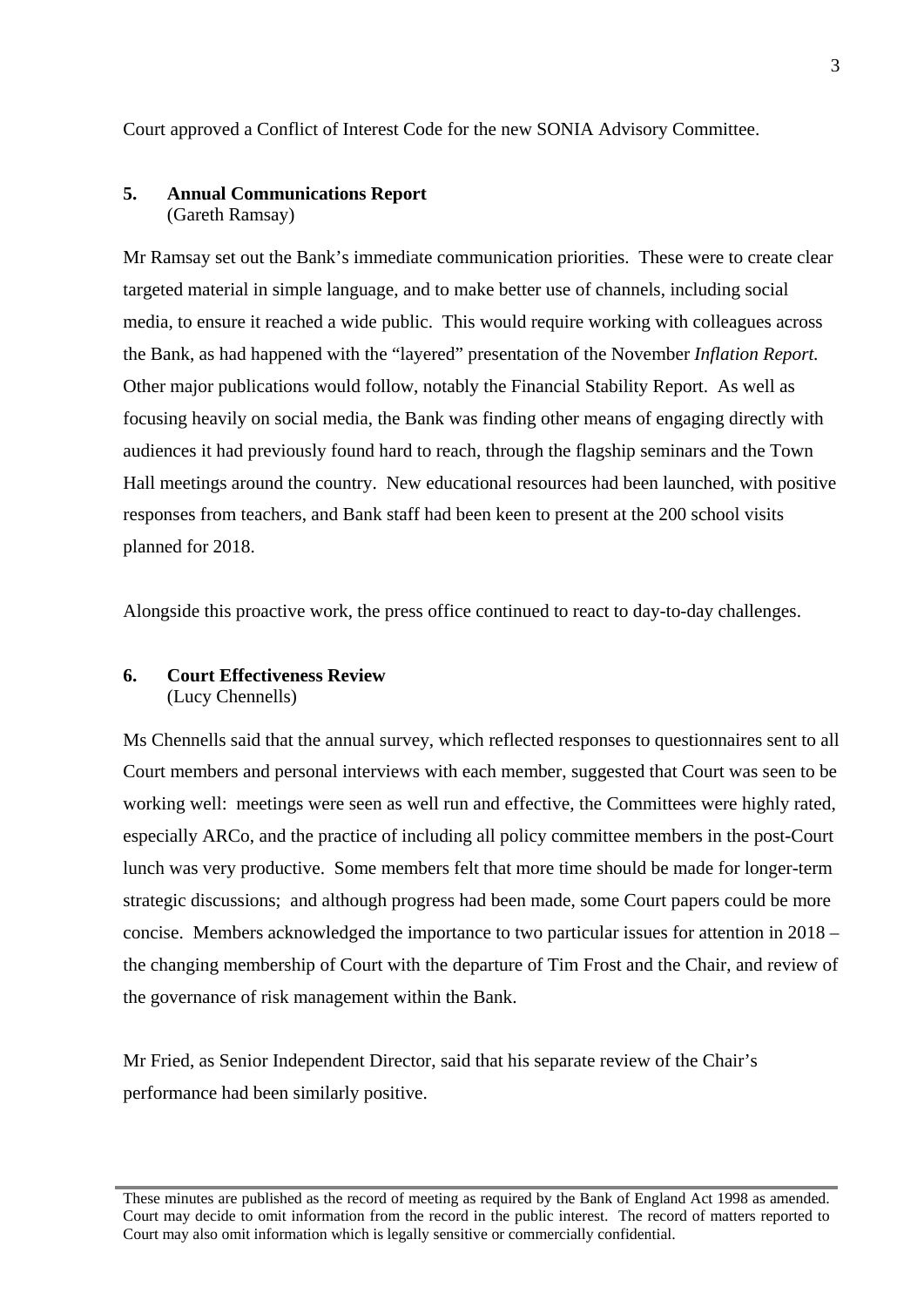# **7. MPC Effectiveness Review**  (Kathy McCarthy)

Ms McCarthy summarised the Chair's recent meetings with the external members of the MPC. Views of the MPC were very positive: the externals enjoyed their roles; saw the Committee as having a collegiate dynamic; and felt the MPC meetings were working well. Staff support was seen as very effective though there was scope to improve IT support, and some members would like a more comprehensive induction procedure. Responses to the full questionnaire for all members would be reported to Court in April.

# **8. Consultation on PRA Strategy**  (Lyndon Nelson)

Mr Nelson introduced the draft PRA strategy, which had been approved by the PRC in December and was intended for publication in March alongside the PRA's annual consultation on fees and levies. The strategy remained to ensure a resilient financial sector with appropriate capital and liquidity, effective risk management and robust business models. This supported the primary safety and soundness objective and the secondary competition objective. The PRA would continue to work closely with other parts of the Bank. Mr Fried asked whether in the course of preparing the strategy any strategic goals had been considered and rejected. Mr Nelson said that the main debate had been around the proximity of EU exit, and the need to maintain robust regulatory standards during a period of transition.

Court was content with the strategy.

# **9. Financial Performance Review 2017/18, Budget 2018/19 and Dividend**  (Rommel Pereira, Rob Thompson and Paul McArdle)

Mr Pereira summarised latest estimates of the 2017/18 outturn. Pre-tax profit was likely to be £146mn, £31mn ahead of budget owing to favourable outturns on both income and costs. The latter reflected lower than expected headcount and legal costs, and delays to the Data Centre Migration programme. An interim dividend of £34mn was proposed.

For 2018/19 the core expenditure budget, excluding uncertain pension and note production costs, had been set at £476mn: this represented no increase on the Q2 forecast outturn for 2017/18, despite the additional burden of EU withdrawal. Total costs were likely to be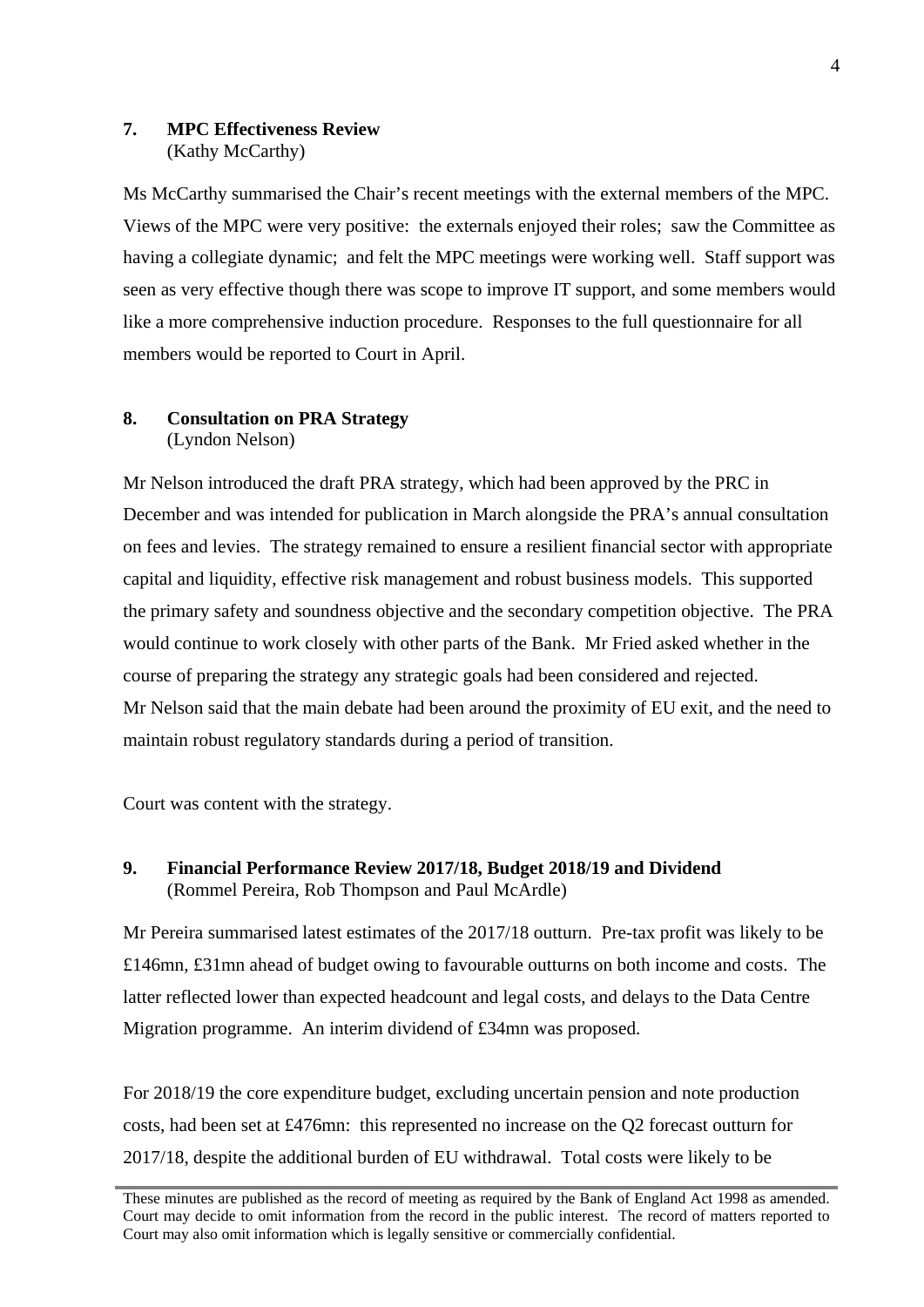£646mn: this was subject to adjustment to reflect actual pension costs, which were driven by yields on corporate bonds and gilts as at end-year. The cost budget for the PRA (recovered by fees and levies) was estimated at £275mn. In order to maintain the flat expenditure profile, prioritisation decisions had been taken by Governors.

For subsequent years the central assumptions implied no increase in controllable spending. To achieve that, a cost containment group led by Jonathan Curtiss was developing proposals that would be brought to Court in April. This commitment was reflected in the recent consultation document on the CRD system, and was underpinned by headcount controls at present levels.

Court was content with the budget proposals for 2018/19, including for the PRA, and approved an interim dividend of £34mn.

# **10. CRD Review and MoU on Bank income and capital**  (Rommel Pereira, Andrew Hauser and Paul McArdle)

Mr Pereira said that the Treasury consultation on Cash Ratio Deposits (CRDs), which finance the Bank's policy functions, had been issued in February, proposing a 0.35% ratio. Reactions thus far had not been unfavourable. The Treasury had agreed to extend to payment systems the levy already agreed for supervised FMIs; this would reduce the cost to CRD payers. There were also proposals for greater transparency on the elements of spending supported by CRDs, which would be brought to ARCo for the 2018/19 financial statements.

Court was content with the outcome.

# **11. Brexit Contingency Planning**

(Phil Evans and Lauren Anderson)

Mr Evans summarised developments in the negotiations since the December Council meeting. A transition would be vital in mitigating the cliff-edge risks that the FPC had articulated. The PRA meanwhile was continuing to engage with firms following the publication of the authorisation approach for EEA banks set out in the Bank's December consultation. And it was engaged with the government both on the strategy and on the detailed statutory instruments that would be involved in "nationalising the aquis".

These minutes are published as the record of meeting as required by the Bank of England Act 1998 as amended. Court may decide to omit information from the record in the public interest. The record of matters reported to Court may also omit information which is legally sensitive or commercially confidential.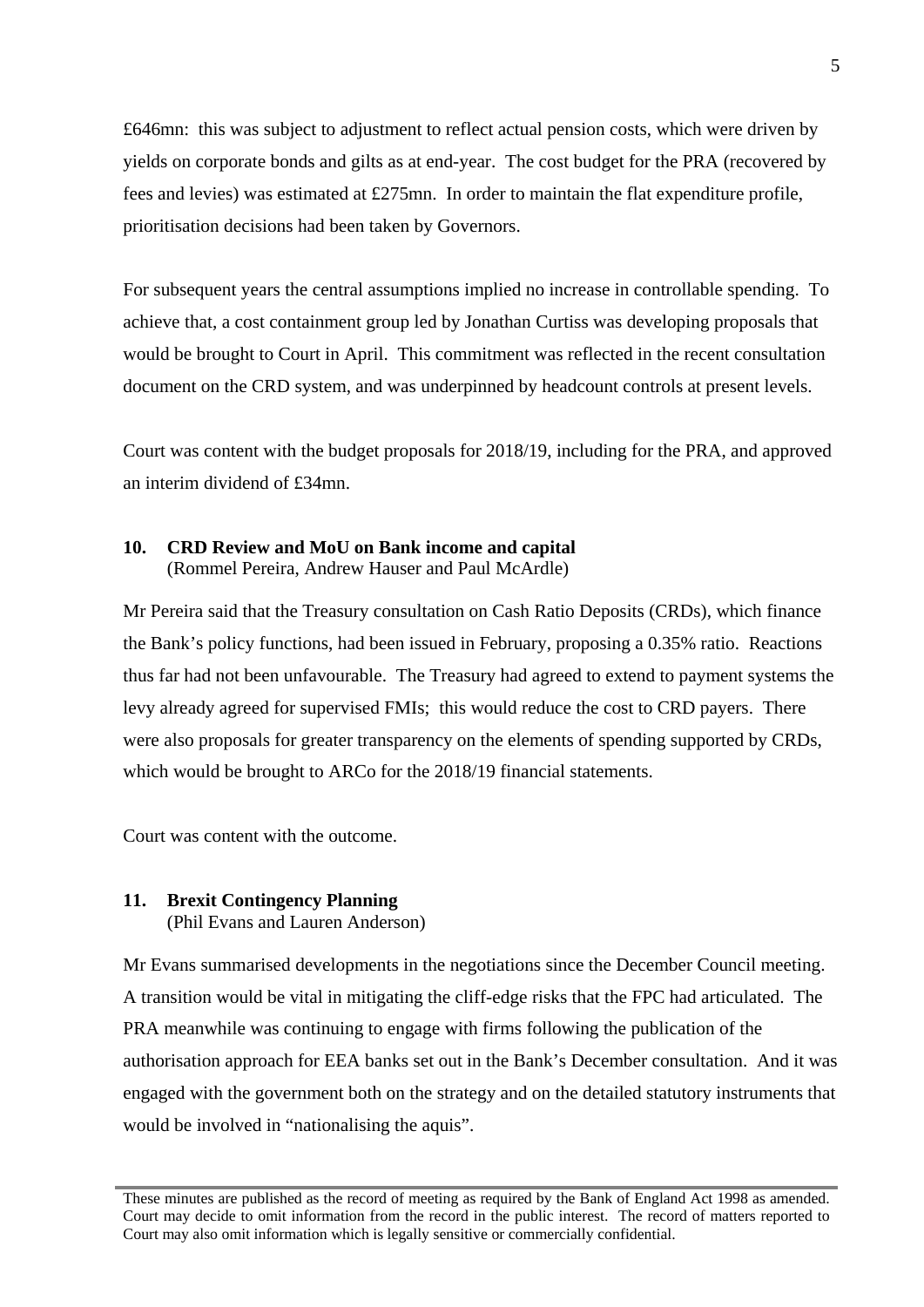#### **12. Annual FMI Board Report**  (David Bailey and Sarah Parkinson)

Mr Bailey set out the main developments over the previous year in the Bank's supervision of FMIs (central counterparties, securities depositories and payment systems), including the changes made in response to the review by the IEO, and gave an outline of the proposed FMI Annual Report.

During the year, as recommended by the IEO, the FMI Board had been reformed, with three external members appointed, and a new statement of the objectives of FMI supervision would be proposed to GovCo. Also following IEO recommendations, more use was being made of specialist resources across the wider Bank, and the industry had been consulted about a more transparent fees based model to finance the Bank's supervision.

The FMI sector was continuing to evolve, with changes in the supervised population and EUdriven regulatory changes. EU withdrawal presented a series of challenges, including the adoption of EU legislation into UK legislation, the assumption of tasks presently done by ESMA and the authorisation of a significant number of new FMIs. The domestic payments landscape was also changing, with the high value payment system brought into the Bank.

The Division had continued to embed changes to its supervisory model promoting positive changes at individual FMIs. That would continue, with particular focus on stress testing and operational resilience. A key requirement would be embedding an effective data operating model to handle extensive requirements including data from trade repositories. With limited resources, deliverables would have to be prioritised: in practice that would mean limiting research, cutting non-essential international policy work and delaying the implementation of the remaining IEO recommendations.

Mr Frost asked how committed other parts of the Bank were to supporting FMI. Mr Bailey said that arrangements with the PRA had been formalised, giving access to specialised resources, senior advisers and the Supervisory Oversight Function. There had been useful support on operational resilience. And Banking had worked closely with the Division on the on-boarding of CHAPs.

These minutes are published as the record of meeting as required by the Bank of England Act 1998 as amended. Court may decide to omit information from the record in the public interest. The record of matters reported to Court may also omit information which is legally sensitive or commercially confidential.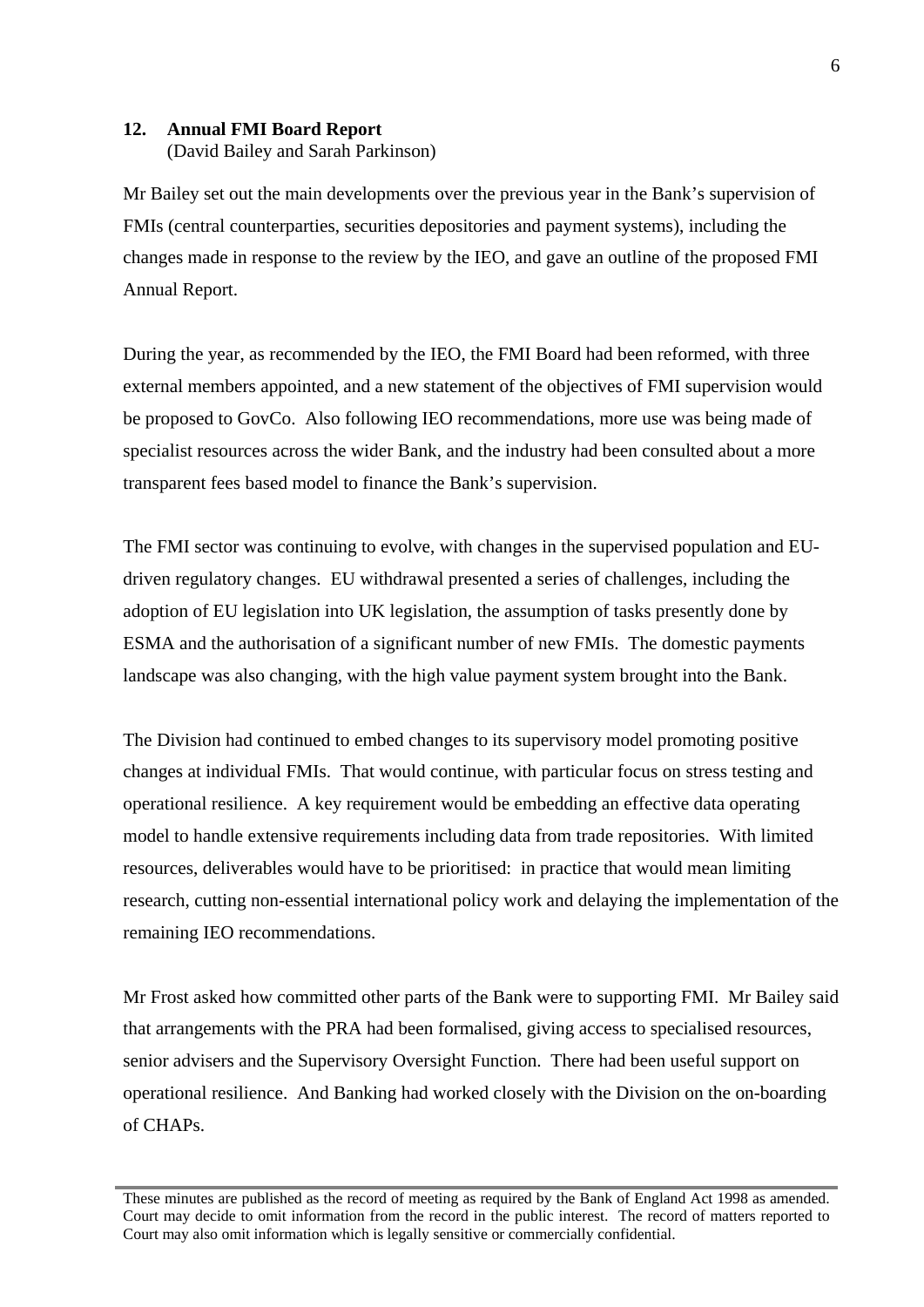Ms Thompson asked about responses to the fees consultation. Mr Bailey said that while no-one welcomed a new charge most understood the reasons and the amounts were typically manageable. The legislative changes were being taken forward by the Treasury. Sir Jon Cunliffe said that there was central budgetary support for the priorities, recognising the temporary additional burden of EU exit.

#### **13. IEO next projects**  (Lea Paterson)

Court agreed the timing and sequencing of the next two reviews by the IEO. The stress testing evaluation would start in May and run concurrently with the 2018 stress test. The question would be whether the aims of the 2015 stress testing framework had been achieved. It would be important to stick to that and not stray into live policy issues. The evaluation of the Bank's research would start in November. This would look at the quality impact and effectiveness of the Bank's programme, both in the Research hub itself and in the policy areas, and the dissemination of results through all channels.

#### **14. Succession Planning**  (Jonathan Curtiss)

Court discussed succession plans for senior roles in the Bank, and the Governor outlined some immediate changes at ED level. Court was content with the proposals, which included promoting Victoria Cleland and David Bailey to Executive Director.

#### **15. Vision 2020**

(Jonathan Curtiss and Emma Murphy)

Court discussed a revised performance evaluation framework for V2020. Emma Murphy said that the aim was to focus on the outcomes that the Bank sought – clearer, targeted communications, more effective decision-making, cross Bank collaboration, active prioritisation and de-prioritisation – and to provide in each case a set of key indicators of success. Directors saw this as an improvement, and suggested a number of areas in which the indicators might be better aligned with the outcomes sought.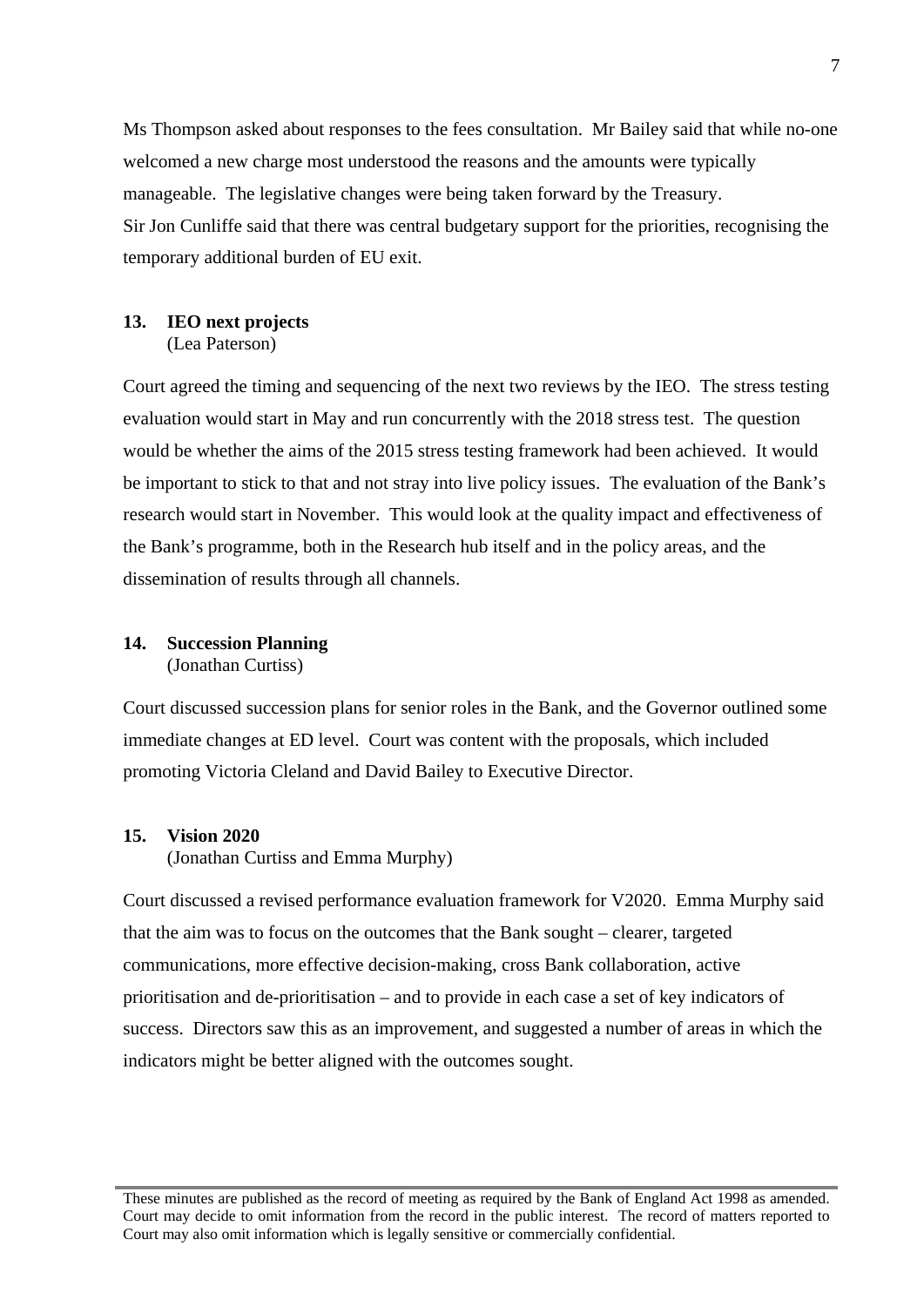#### **16. Data Programme**

(Oliver Burrows, Rob Elsey and Kenneth Salmon)

Mr Burrows presented an update on the data programme, which sought to create a single integrated data platform within the Bank, improving analytic capability and reducing security and quality risks. A number of core infrastructure components had been installed and dependent projects had been making progress, some working very closely with the programme delivery team. The data collection system had already delivered solutions for stress testing, CCP supervision and the SONIA benchmark. The storage and computation facility ("the Data Hub") had experienced some setbacks but was still expected to complete within the life of the programme. And new data visualisation tools were creating their own demand within the Bank. The programme itself would close in February 2019.

Sir Jon Cunliffe noted that the FMI Board had been concerned about the progress of the Trade Repository project and its continuing dependence on support from the Data Programme. Mr Broadbent and Mr Elsey said that support would not be cut off when the programme ended. There would remain an expert team supporting data applications.

Court was content with progress.

### **17. GDPR**

(Buck Rogers and Andrew Powell)

Mr Powell outlined the progress of the GDPR Readiness Project. The Bank was already managing large risks from its holdings of personal data, and the new regulation, coming into force in May 2018, would materially increase those risks. The project had assembled a crossdisciplinary core team that helped business areas identify risks and areas for remediation, focusing initially on those likely to be most exposed. A particular area of attention was data held by third parties, and the contractual requirements governing its handling. External validation was being provided through cross-government networks and an assurance review by PWC.

In response to questions from Directors, Mr Powell described the project status as "amber": preparations were well advanced but it would be premature to say that the Bank was GDPR-